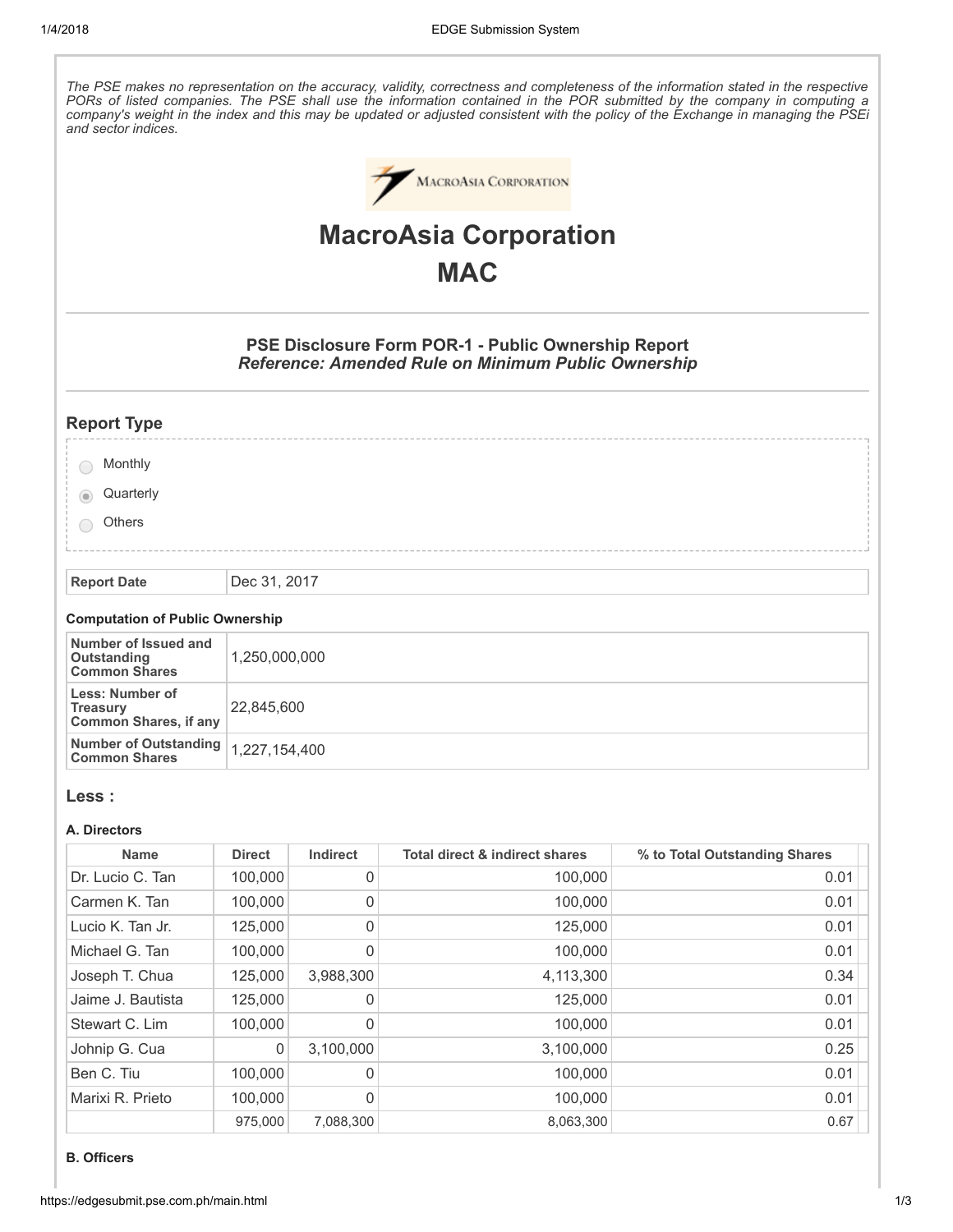# 1/4/2018 EDGE Submission System

| Name                            | <b>Direct</b> | Indirect          | Total direct & indirect shares | % to Total Outstanding Shares |
|---------------------------------|---------------|-------------------|--------------------------------|-------------------------------|
| Atty. Florentino M. Herrera III |               | 230,000 5,368,952 | 5,598,952                      | 0.46                          |
|                                 | 230,000       | 5.368.952         | 5.598.952                      | 0.46                          |

# C. Principal/Substantial Stockholders

| <b>Name</b> | <b>Direct</b> | Indirect | Total direct & indirect shares | % to Total Outstanding Shares |
|-------------|---------------|----------|--------------------------------|-------------------------------|
|             |               |          |                                |                               |
|             |               |          |                                |                               |

### D. Affiliates

| <b>Name</b>                             | <b>Direct</b> | Indirect            | <b>Total direct &amp; indirect</b><br>shares | % to Total Outstanding Shares |
|-----------------------------------------|---------------|---------------------|----------------------------------------------|-------------------------------|
| Baguio Gold Holdings Corp.              | 88,000,000    | 0                   | 88,000,000                                   | 7.17                          |
| Conway Equities, Inc.                   | 85,110,000    | 0                   | 85,110,000                                   | 6.94                          |
| Pan Asia Securities Corp.               | 69,349,930    | 0                   | 69,349,930                                   | 5.65                          |
| Solar Holdings Corp.                    | 59,000,000    | 0                   | 59,000,000                                   | 4.81                          |
| Dragonstar Management Corp.             | 53,750,000    | 0                   | 53,750,000                                   | 4.38                          |
| Profound Holdings, Inc.                 | 47,500,000    | $\mathbf 0$         | 47,500,000                                   | 3.87                          |
| Excel Ventures, Inc.                    | 47,405,000    | 0                   | 47,405,000                                   | 3.86                          |
| <b>Bigearth Equities Corporation</b>    | 46,500,000    | 0                   | 46,500,000                                   | 3.79                          |
| Palomino Ventures, Inc.                 | 28,900,000    | $\mathbf 0$         | 28,900,000                                   | 2.36                          |
| Primeline Realty, Inc.                  | 25,000,000    | 0                   | 25,000,000                                   | 2.04                          |
| Artisan Merchandising Corp.             | 25,000,000    | 0                   | 25,000,000                                   | 2.04                          |
| <b>Golden Path Realty Corporation</b>   | 25,000,000    | 0                   | 25,000,000                                   | 2.04                          |
| Clipper 8 Realty & Development<br>Corp. | 25,000,000    | 0                   | 25,000,000                                   | 2.04                          |
| Absolute Holdings & Equities, Inc.      | 25,000,000    | 0                   | 25,000,000                                   | 2.04                          |
| Caravan Holdings Corporation            | 25,000,000    | 0                   | 25,000,000                                   | 2.04                          |
| Quality Holdings Inc.                   | 25,000,000    | 0                   | 25,000,000                                   | 2.04                          |
| Sunway Equities Inc.                    | 22,370,000    | 0                   | 22,370,000                                   | 1.82                          |
| Infinity Equities Incorporated          | 22,000,000    | $\mathbf 0$         | 22,000,000                                   | 1.79                          |
| Bestview Development Corp.              | 22,000,000    | 0                   | 22,000,000                                   | 1.79                          |
| Basic Options Inc.                      | 22,000,000    | 0                   | 22,000,000                                   | 1.79                          |
| Winsor Merchandising Corp.              | 22,000,000    | 0                   | 22,000,000                                   | 1.79                          |
| Prima Equities & Investments Corp.      | 22,000,000    | 0                   | 22,000,000                                   | 1.79                          |
| Legacy Holdings Inc.                    | 22,000,000    | 0                   | 22,000,000                                   | 1.79                          |
| Kinston Realty & Development Corp.      | 22,000,000    | $\mathsf{O}\xspace$ | 22,000,000                                   | 1.79                          |
| <b>Wonderoad Corporation</b>            | 12,500,000    | 0                   | 12,500,000                                   | 1.02                          |
|                                         | 889,384,930   | $\mathbf 0$         | 889,384,930                                  | 72.48                         |

#### E. Government

| <b>Name</b> | <b>Direct</b> | Indirect | Total direct & indirect shares | % to Total Outstanding Shares |
|-------------|---------------|----------|--------------------------------|-------------------------------|
|             |               |          |                                |                               |
|             |               |          |                                |                               |

# F. Banks

| <b>Name</b> | <b>Direct</b> | Indirect | Total direct & indirect shares | % to Total Outstanding Shares |
|-------------|---------------|----------|--------------------------------|-------------------------------|
|             |               |          |                                |                               |
|             |               |          |                                |                               |